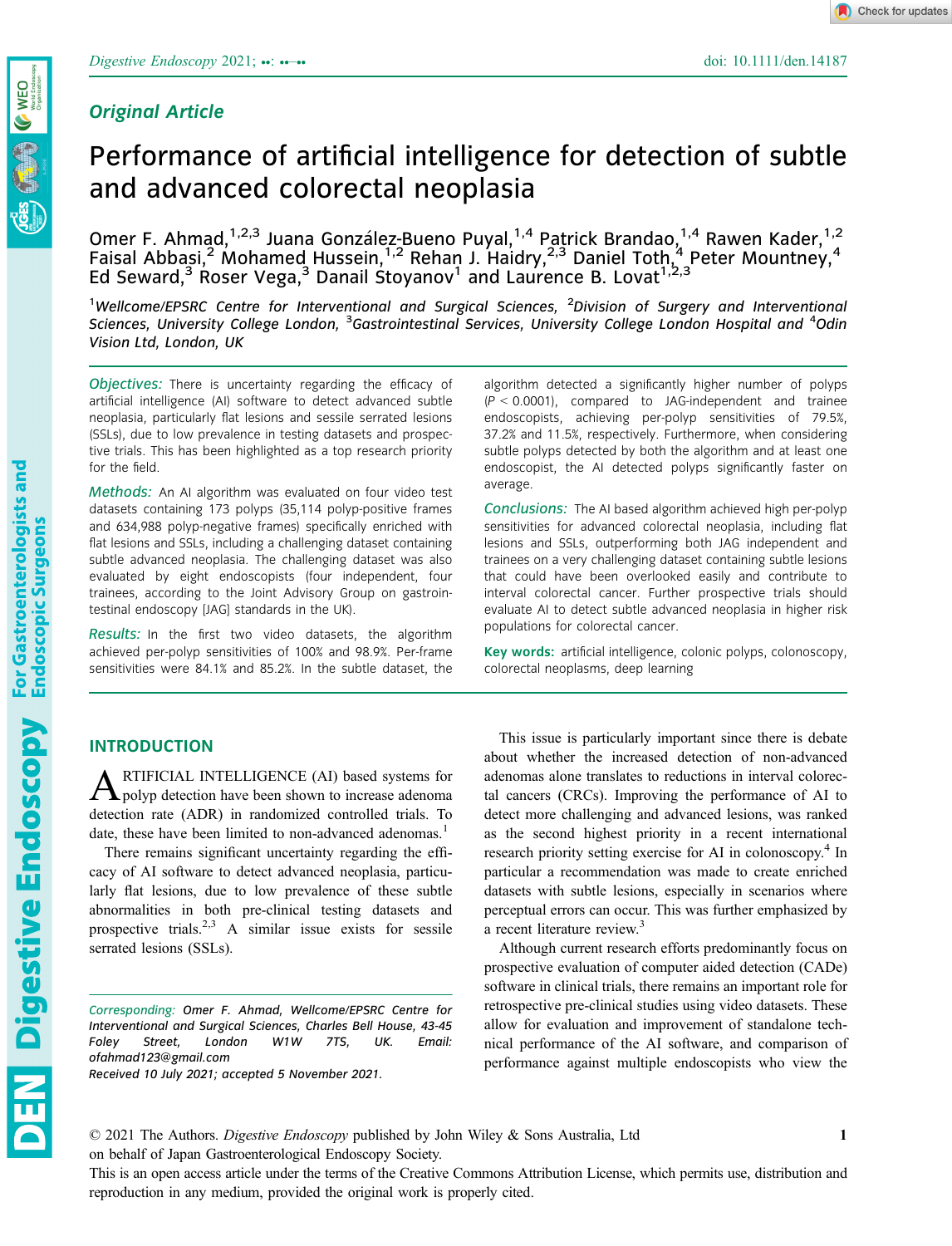same videos. Current datasets are often limited by selection bias, largely containing lesions that are readily identified during routine clinic practice.<sup>5</sup>

In this study, we aimed to develop video datasets that were enriched with flat lesions, SSLs and advanced colorectal polyps, to evaluate AI technical performance, including a perceptually challenging video database to also allow for comparisons of AI performance against endoscopists.

#### **METHODS Datasets**

#### Training and initial test set

TO DEVELOP THE deep-learning based algorithm, a training dataset was created which consisted of a combination of still colonoscopy images and videos (Dataset A and Dataset B). Dataset B is a public dataset containing 10,993 polyp-positive frames (CVC-ColonDB300, CVC-ClinicDB612, CVC-ClinicHDSegmentTrain and CVC-Video databases). $6-9$  A video database was also created at our institution between August 2018 and March 2019 consisting of complete colonoscopy withdrawals from 50 patients (cecum to rectum) using Olympus (Tokyo, Japan) EVIS LUCERA CV290(SL) processors and colonoscopes, recorded at 25 frames per second. Patients with advanced CRC or inflammatory bowel disease were excluded. Procedures were performed by two expert national bowel cancer screening accredited colonoscopists (ADR >45%). All polyps were confirmed by histopathology. Polyp size, morphology and location were also recorded. Full-length videos (white light only) were divided into shorter polyp-positive and -negative sequences. Magnification or near-focus frames were excluded. Polyp-positive frames were annotated based on the methods described in Appendix S1. The 50 procedures containing 210 polyps were randomly split on a per-procedure basis to create training (Dataset A), tuning and initial test datasets (Dataset C) consisting of 33, two and 15 procedures, respectively. The datasets are described in further detail in Table 1. The tuning dataset was used for optimizing the model hyperparameters.

## Prospective independent test datasets

Once the algorithm had been developed and initially evaluated in the first step above, we prospectively recorded a further 45 patient colonoscopy withdrawals using the same methods described previously at our institution between April 2019 and November 2019. Twenty of these procedures contained 88 polyps and 25 were negative. Based on the methods in Appendix S1, these generated 8950 polyppositive (Dataset D) and 542,484 polyp-negative frames (Dataset E) which are described in further detail in Table 1.

# 'Subtle' and perceptually challenging dataset

To specifically evaluate the algorithm on perceptually challenging lesions, we prospectively collected colonoscopy polyp encounter videos, during routine clinical care, where two expert endoscopists identified subtle visual cues of polyps in 'near miss' scenarios. Short white light video sequences were generated. Initial early sequences of the polyp encounter, including the subtle visual cues of the polyp, were created. The median length of these videos was 9.5 s (interquartile range [IQR] 8.0– 10.0). In these situations, the polyp was not immediately identified i.e. the operator continued to withdraw a few folds before noticing the subtle visual cue, or the lesion was in the periphery or distance of the visual field before being recognized. For the same polyp encounters, we also created paired late short sequences, where the same polyp had been brought close into view, and optimally positioned i.e. centered just prior to polypectomy. The median length of these videos was 4.0 s (IQR 3.0–6.0). All of these polyps were confirmed by histopathology. Frames were annotated according to the methods in Appendix S1. A total of 39 polyps were included from 30 patients resulting in a total of 7683 polyp-positive frames (Dataset F). We named this the University College London (UCL) subtle polyp dataset.

#### External validation dataset

The ETIS-LARIB open database consists of 196 highdefinition polyp-positive frames, from 44 different polyps involving 31 sequences, captured using Pentax 90i series, EPKi 7000 processors (Dataset G). $^{9,10}$ 

All the datasets are summarized in Table 1; two were used for training (Datasets A and B) and five for testing purposes (Datasets C, D, E, F and G). The test datasets were independent of all training processes with no patient overlap.

# Algorithm development

A fully convolutional network with a ResNet-101 backbone architecture was used. The model was trained with Pytorch on an NVIDIA GeForce RTX 2080 Ti GPU. Further algorithm development details are included in Appendix S1.

# Evaluating the algorithm

The bounding box annotations were used as ground truth for polyp presence or absence, with all polyps included in the study confirmed by histopathology. Performance metrics for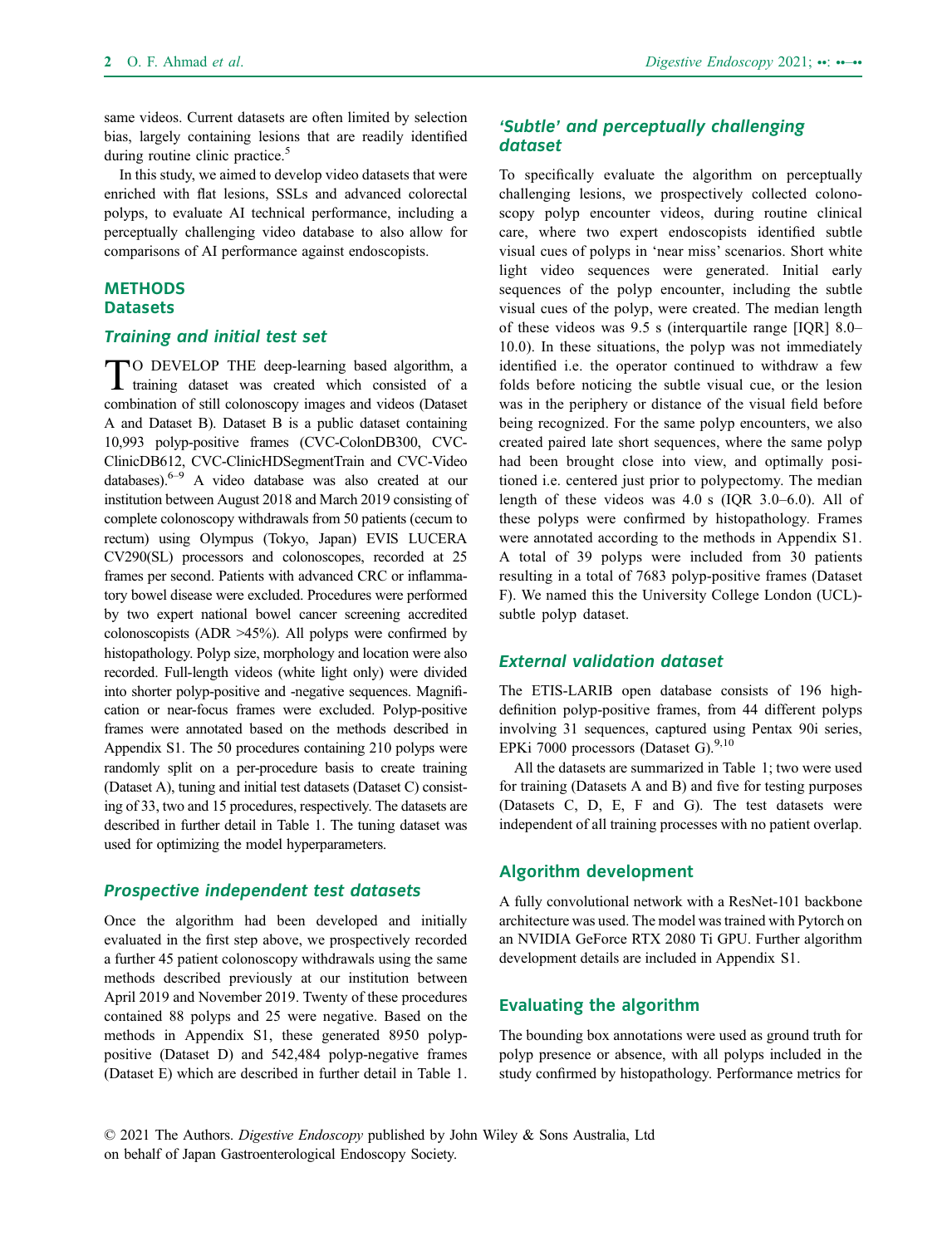#### Table 1 Description of all the datasets used to train and test the artificial intelligence algorithm

| Training datasets                                                                                                                                                                                                                                                                                                                                                                                                                                                                                                                 |                                                    |                                                                                                                                                                                                       | Initial test dataset                                                                                                                                                                                                                                                                                                                                                                                                                       |  |
|-----------------------------------------------------------------------------------------------------------------------------------------------------------------------------------------------------------------------------------------------------------------------------------------------------------------------------------------------------------------------------------------------------------------------------------------------------------------------------------------------------------------------------------|----------------------------------------------------|-------------------------------------------------------------------------------------------------------------------------------------------------------------------------------------------------------|--------------------------------------------------------------------------------------------------------------------------------------------------------------------------------------------------------------------------------------------------------------------------------------------------------------------------------------------------------------------------------------------------------------------------------------------|--|
| Dataset A                                                                                                                                                                                                                                                                                                                                                                                                                                                                                                                         |                                                    | Dataset B                                                                                                                                                                                             | (Dataset C)                                                                                                                                                                                                                                                                                                                                                                                                                                |  |
| Public datasets<br>33 procedures<br>53,849 polyp-positive frames<br>(CVC-ColonDB300, CVC-<br>5000 polyp-negative frames<br>ClinicDB612, CVC-<br>158 polyps<br>CVC-Video databases)<br>Mean size = $7.0 \pm 4.9$ mm<br><b>Paris classification</b><br>10,993 polyp-positive<br>Protruded 46% (72)<br>Flat/Flat elevated 54% (86)<br>frames<br>Location<br>Right 65% (102)<br>Left 32% (51)<br>Rectum 3% (5)<br>Pathology<br>HGD adenoma 1% (1)<br>LGD adenoma 78% (124)<br>Sessile serrated lesion 17% (26)<br>Hyperplastic 4% (7) |                                                    | ClinicHDSegmentTrain and<br>video + static (still image)                                                                                                                                              | 15 procedures<br>18,481 polyp-positive frames<br>92,504 polyp-negative frames<br>46 polyps<br>Mean size = $8.0 \pm 5.0$ mm<br><b>Paris classification</b><br>Protruded 57% (26)<br>Flat/Flat elevated 43% (20)<br>Location<br>Right 74% (34)<br>Left 13% (6)<br>Rectum 13% (6)<br>Pathology<br>HGD adenoma 2% (1)<br>LGD adenoma 52% (24)<br>Sessile serrated lesion 39% (18)<br>Hyperplastic 7% (3)<br>Advanced colorectal polyp 35% (16) |  |
| Prospective independent validation test datasets                                                                                                                                                                                                                                                                                                                                                                                                                                                                                  |                                                    | Perceptually challenging                                                                                                                                                                              | External validation                                                                                                                                                                                                                                                                                                                                                                                                                        |  |
| Dataset D                                                                                                                                                                                                                                                                                                                                                                                                                                                                                                                         | Dataset E                                          | subtle test dataset (Dataset F)                                                                                                                                                                       | (Dataset G)                                                                                                                                                                                                                                                                                                                                                                                                                                |  |
| 20 procedures<br>8950 polyp-positive video<br>frames<br>88 polyps<br>Mean size = $8.8 \pm 5.4$ mm<br>Paris classification*<br>Protruded 45% (40)<br>Flat/Flat elevated 55% (48)<br>Location                                                                                                                                                                                                                                                                                                                                       | 25 negative procedures<br>542,484 non-polyp frames | 30 procedures<br>7683 polyp-positive frames<br>39 polyps<br>Mean size = $10.2 \pm 7.3$ mm<br>Paris classification*<br>Protruded 31% (12)<br>Flat/Flat elevated 69% (27)<br>Location<br>Right 77% (30) | ETIS-LARIB database<br>196 high definition frames (still<br>images)<br>44 polyps from 31 sequences<br>Polyp size, morphology and<br>histopathology data not<br>available                                                                                                                                                                                                                                                                   |  |

Right 70% (62) Left 26% (23) Rectum 3% (3)

Pathology LGD adenoma 39% (34) Sessile serrated lesion 54% (48) Hyperplastic 7% (6) Advanced colorectal polyp 42% (37) \*LST-G-H (IIa + Is) =  $2$ , LST-G-M (IIa + Is) =  $1$ , LST-NG-PD (IIa + IIc) =  $1$ , LST-NG-F (IIa)  $= 1$ 

Right 77% (30) Left 18% (7) Rectum 5% (2) Pathology LGD adenoma 46% (18) Sessile serrated lesion 54% (21) Advanced colorectal polyp 36% (14)  $*$ LST-NG-F (IIa) = 4, LST-G-H (IIa)  $= 1$ LST-G-M (IIa + Is) =  $1$ 

LST-G-H, laterally spreading tumor, granular homogeneous type; LST-G-M, laterally spreading tumor, granular mixed-nodular type; LST-NG-F, laterally spreading tumor, non-granular flat-elevated type; LST-NG-PD, laterally spreading tumor, non-granular pseudo-depressed type.

evaluating the algorithm performance included per-frame sensitivity, per-frame specificity, and per-frame positive predictive value. A true positive occurred when the algorithm bounding box overlapped with the ground truth bounding box. Per-polyp sensitivity was defined as the number of polyps correctly detected by the model in at least one frame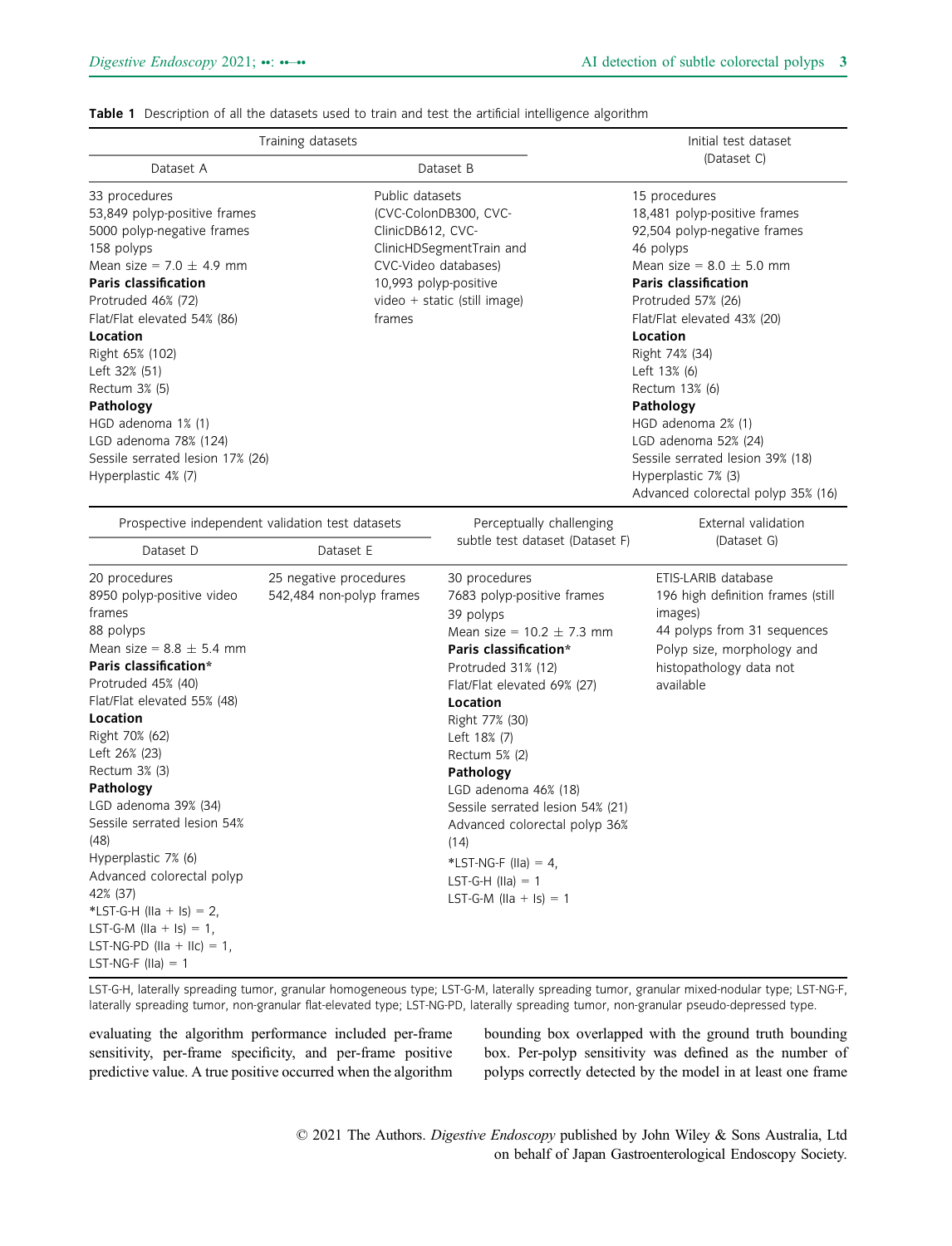divided by the total number of polyps present in the test dataset. For the UCL-subtle dataset, time to detection was also calculated. Further detailed definitions are in Appendix S1.

We also utilized an existing published false positive CADe clinical classification system to categorize false positives.<sup>11</sup> For the purposes of this analysis, a total of 80 false positives were randomly extracted based on duration of appearance.

# Endoscopist evaluation

To compare performance with the algorithm, and also evaluate the perceptual difficulty of the UCL-subtle polyp dataset, eight endoscopists from our institution reviewed the same 34 video clips containing 39 polyps. The endoscopists had never seen the lesions before. In these instances, only the challenging early video polyp sequences were included. Further methodological details are included in Appendix S1.

Two groups of endoscopists participated. The first consisted of four independent colonoscopists who had performed >1000 colonoscopies and were accredited according to the Joint Advisory Group on gastrointestinal endoscopy (JAG) national standards in the UK. The second group included four JAG non-independent (trainee) endoscopists who had performed <500 colonoscopies.

#### Statistical analysis

Parametric continuous variables are expressed as means with standard deviation and non-parametric variables as medians with IQR. Clopper–Pearson exact 95% confidence intervals (CIs) were calculated. Chi-squared, or Fisher's exact test where appropriate, was used to compare differences in categorical variables. The Mann–Whitney  $U$  test was used to compare differences in polyp detection reaction times between endoscopists and the convolutional neural network (CNN).  $P < 0.05$  was considered to be statistically significant. All statistical analyses were performed using GraphPad Prism (version 8; San Diego, CA, USA).

#### **Ethics**

The study was approved by the Cambridge central research medical ethics committee (REC Reference No. 18/EE/0148).

# RESULTS

#### Algorithm performance

THE ALGORITHM WAS first evaluated on the initial<br>test set (Dataset C), which consisted of 15 colonoscopy

procedures containing 46 polyps. The model achieved a perpolyp sensitivity of 100% (95% CI 92.3–100.0%). The per frame sensitivity was 84.1% (95% CI 83.6–84.6%) and per frame specificity was 79.6% (95% CI 79.3–79.8%).

Further evaluation was undertaken on the prospective independent test datasets (Datasets D and E). These included 20 procedures with 88 polyps and 25 completely negative withdrawals. The algorithm achieved a per-polyp sensitivity of 98.9% (95% CI 93.8–100.0%) and a per frame sensitivity of 85.2% (95% CI 84.5–85.9%). The perframe specificity was 79.2% (95% CI 79.1–79.3%) for the negative withdrawals.

Evaluation on the perceptually difficult UCL-subtle dataset was split into performance on the early and late polyp sequences. For early sequences, the algorithm achieved a perpolyp sensitivity of 79.5% (95% CI 63.5–90.7%), a per-frame sensitivity of 18.8% (95% CI 17.6–20.1%). For late sequences, per-polyp sensitivity and per frame sensitivity were 100% (95% CI 91.0–100.0%) and 80.1% (95% CI 78.8–81.3%), respectively. There were statistically significant differences in all metrics when comparing early and late sequence performance.

The inference time for the algorithm was 53.5 ms for the testing dataset (using a NVIDIA Geforce RTX 2080 Ti GPU), meeting the requirements for real-time detection.

Figure 1 and Video S1 demonstrate detections of subtle polyps by the algorithm.

Performance in test datasets (Datasets C, D, E and G) and the subtle dataset (Dataset F) are summarized in Tables 2 and 3.

Further subgroup analyses based on polyp size, morphology and histopathology are included in Tables S2 and S3.

# Endoscopist performance on perceptually difficult UCL-subtle dataset

The Joint Advisory Group independent endoscopists achieved a per-polyp sensitivity of 37.2% (95% CI 29.6– 45.3%) and a per-polyp positive predictive value of 78.4% (95% CI 67.3–87.1%).

JAG non-independent (trainee) endoscopists achieved a per-polyp sensitivity of  $11.5\%$  (95% CI 7.0–17.6%) and a per-polyp positive predictive value of 45.0% (95% CI 29.3– 61.5%).

The CNN detected significantly more polyps ( $P \le 0.0001$ ) than both independent and trainee endoscopists with a per-polyp sensitivity of 79.5% (95% CI 63.5–90.7%).

When considering only polyps that were detected by both the CNN and at least one endoscopist, after correcting for baseline endoscopist reaction times, the median detection times for JAG independent endoscopists and the CNN were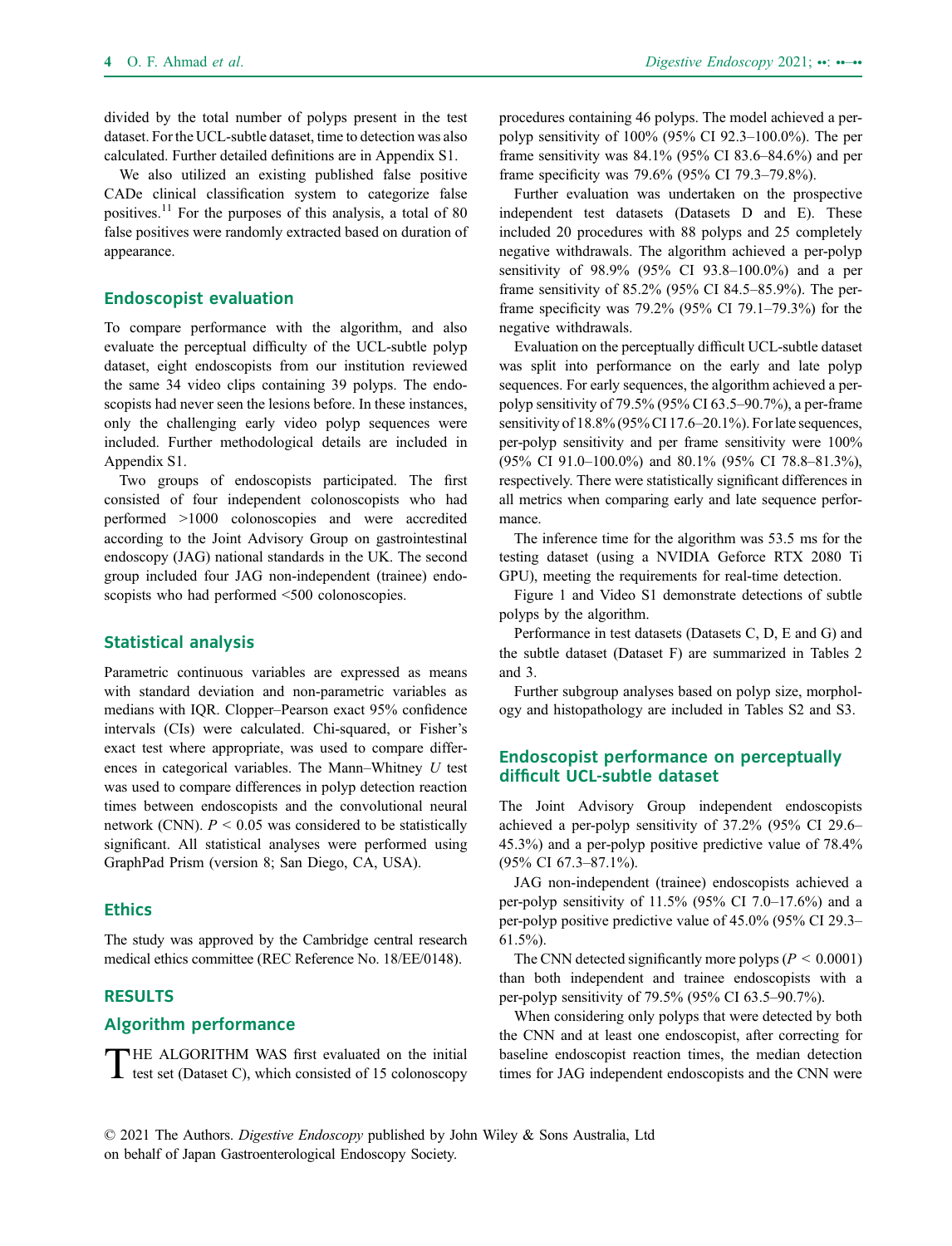

Figure 1 Examples of subtle polyp detections by algorithm. Top row contains raw images and bottom row contains corresponding images with the algorithm output (blue bounding box) and a black outline highlighting the polyp area. From left to right, the first image contains two LSTs (LST-G-H and LST-NG-F) subtypes in the cecum, the second image contains a LST-NG-F subtype in the transverse colon, the third contains a sessile serrated lesion (SSL) in the transverse colon and the final image contains two SSLs in the transverse colon. LST-G-H, laterally spreading tumor, granular homogeneous type; LST-NG-F, laterally spreading tumor, non-granular flat-elevated type.

#### Table 2 Algorithm performance in test datasets C, D, E and G

|                                     | Dataset C         | Dataset D          | Dataset E           | Dataset G         |
|-------------------------------------|-------------------|--------------------|---------------------|-------------------|
| Per-polyp sensitivity               | 100% [92.3-100.0] | 98.9% [93.8-100.0] | N/A                 | N/A               |
| [95% Cls] (n)                       | (46/46)           | (87/88)            |                     |                   |
| Per frame sensitivity               | 84.1% [83.6-84.6] | 85.2% [84.5-85.9]  | N/A                 | 82.6% [76.9-87.5] |
| [95% Cls] (n)                       | (16,450/19,560)   | 7847/9210          |                     | (176/213)         |
| Per frame specificity               | 79.6% [79.3-79.8] | N/A                | 79.2% [79.1-79.3]   | N/A               |
| $[95%$ Cls $]$ (n)                  | (76,611/96,301)   |                    | (441, 391/557, 161) |                   |
| Per frame positive predictive value | 45.5% [45.0-46.0] | 90.8% [90.2-91.4]  | N/A                 | 93.6% [89.1-96.7] |
| $[95%$ Cls $]$ (n)                  | (16, 450/36, 140) | (7847/8643)        |                     | (176/188)         |
| F <sub>1</sub> -score               | 59.1% [58.5-59.6] | 87.9% [87.2-88.6]  | N/A                 | 87.8% [82.2-91.8] |
| $[95%$ Cls $]$ (n)                  | (16, 450/27, 850) | (7847/8926.5)      |                     | (176/200.5)       |

CI, confidence interval; N/A, not available.

Table 3 Algorithm performance on subtle dataset split into early and late sequences

|                                     | Early sequences   | Late sequences    | $P$ -value |
|-------------------------------------|-------------------|-------------------|------------|
| Per-polyp sensitivity               | 79.5% [63.5-90.7] | 100% [91.0-100.0] | 0.0026     |
| [95% Cls] (n)                       | (31/39)           | (39/39)           |            |
| Per frame sensitivity               | 18.8% [17.6-20.1] | 80.1% [78.8-81.3] | $<$ 0.0001 |
| $[95%$ Cls $]$ (n)                  | (721/3828)        | (3087/3855)       |            |
| Per frame positive predictive value | 32.2% [30.3-34.2] | 95.2% [94.5-96.0] | $<$ 0.0001 |
| [95% Cls] (n)                       | (721/2237)        | (3087/3241)       |            |

CI, confidence interval.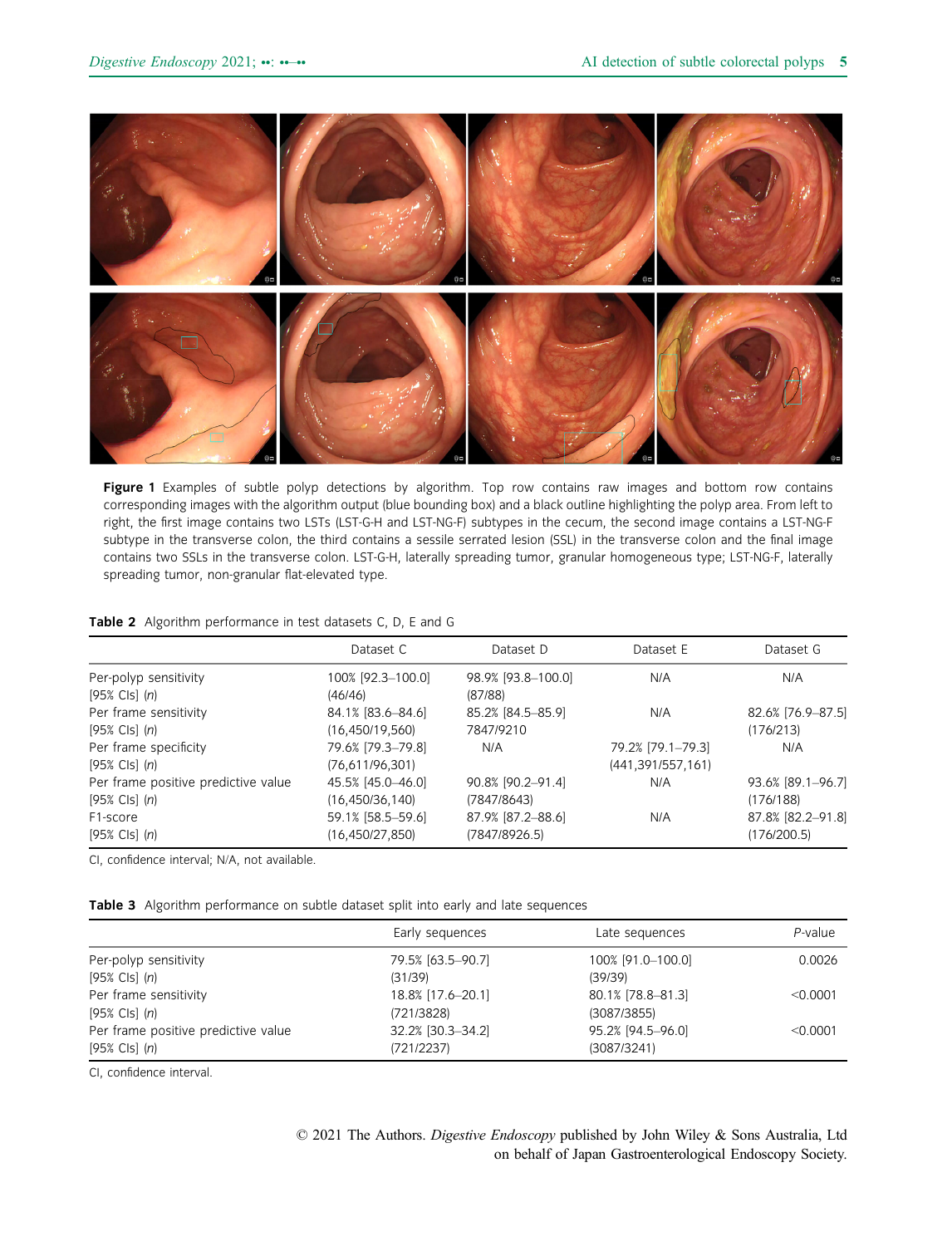1.78 s (IQR 0.85–3.20) and 0.28 s (IQR 0.04–0.83) respectively across 22 polyps. The CNN was significantly faster at detecting these polyps ( $P \le 0.0001$ ). The CNN was also significantly faster than JAG non-independent trainees with median detection times of 1.19 s (IQR 0.99–2.83) and 0.28 s (IQR 0.04–0.56) ( $P < 0.0001$ ) across 11 polyps.

# False positive analysis

Of the randomly selected 80 false positives that were reviewed,  $86\%$  ( $n = 69$ ) were caused by artefacts from the bowel wall and  $14\%$  ( $n = 11$ ) were caused by artefacts from bowel content. The subcategories leading to the highest proportion of false positives included folds  $43.8\%$  ( $n = 35$ ), followed by normal mucosa  $16.3\%$  ( $n = 13$ ) and ileocecal valve  $15\%$  ( $n = 12$ ). The results are summarized in Table S1.

# **DISCUSSION**

IN THIS STUDY we developed and validated an AI polyp<br>detection system across multiple datasets, effectively IN THIS STUDY we developed and validated an AI polyp creating high-risk populations enriched with flat lesions including a high proportion of SSLs and advanced colorectal polyps including laterally spreading tumors (LSTs). Our model was evaluated exclusively on video frames, demonstrating high per lesion sensitivities. Moreover, in our unique perceptually challenging video dataset, our CADe detected significantly more subtle polyps when compared to both JAG independent and trainee endoscopists.

To our knowledge, our study reports the largest video validation for CNN performance on SSLs to date. Most prior landmark studies that report polyp histopathology contain either none or fewer than five SSLs in their video test sets.<sup>12–15</sup> Hassan *et al.*<sup>16</sup> reported results using one of the largest video test datasets, containing 338 polyps, however absolute SSLs numbers were not described, performance reporting was grouped with adenomas and was on a per lesion basis. Zhou et  $al.^{17}$  specifically addressed SSL validation on a dataset of 42 SSLs, with a per frame and per-polyp sensitivity of 84.1% and 100%, respectively. However, in the dataset described by Zhou et al., 47% of SSLs were located in the rectum and sigmoid, and overall 69% were diminutive, which are less likely to contribute to interval CRC. Similarly, video performance evaluation on flat neoplasia, particularly advanced lesions including LSTs, is very limited in published studies.<sup>3</sup> Misawa et al. recently published an open-access video dataset, with a reported CNN flat per-lesion sensitivity of 98.3%, and a per-frame sensitivity of 86.7%. This dataset contained 100 lesions, including 34 flat lesions, one LST

and four  $SSLs$ <sup>13</sup> Yamada *et al.* produced a flat morphology enriched video dataset of 56 lesions, where 44 were slightly elevated or depressed, reporting an overall per frame and per-lesion sensitivity of 74% and 100%, respectively.15 On the basis of per-frame sensitivities, our model performance was better than Yamada et al. and was comparable to Misawa et al. on all our datasets, excluding the subtle dataset. There is considerable variability in the definition for per-polyp sensitivity across studies, future consensus definitions could improve benchmarking.

Existing published retrospective CADe studies have rarely compared AI video performance with multiple endoscopists. Wang et al.<sup>18</sup> performed a post-hoc analysis, using 159 short video clips of missed polyps from a doubleblind CADe RCT. Three experienced endoscopists retrospectively reviewed the video clips achieving an overall perpolyp sensitivity of 17%. Almost half of the missed polyps were hyperplastic, and 91% of the adenomas were diminutive and 99% were sessile. Furthermore, only five SSLs and one advanced adenoma (LST) were included. Livovsky et  $al$ .<sup>19</sup> evaluated CADe performance on a large testing video set, containing 1393 procedures, including a subgroup of 'subtle polyps' missed by endoscopists, although these were defined by re-analysis of false positives, without corresponding data for polyp size, morphology or histopathology. Our perceptually challenging dataset was enriched with lesions which are critical for CRC prevention. Our study is also the first to introduce the concept of separating analyses into early and late polyp encounter sequences. We demonstrate significantly lower sensitivities for early sequences. This emphasizes the importance of focusing video dataset design on the most challenging component of sequences. We also validated perceptual difficulty, by performing multi-reader studies on the polyp encounters, demonstrating a superior performance of our CNN against both JAG accredited independent endoscopists and trainees. The relatively low sensitivity of endoscopists in this study suggests that recognition errors for subtle advanced neoplasia could be an important factor in interval CRCs. In addition, our results suggest that a learning curve may exist.

When considering false positives, overall the per-frame specificity was approximately 80%, which is slightly lower than other video studies.<sup>20</sup> However, we did not exclude low-quality images in our non-polyp frames, unlike many other studies, which are a common source of false positives. However, per-frame metrics alone may not reflect the clinical relevance of false positives, therefore we classified a random selection of false positives using a published scheme.<sup>11</sup> The distribution of causes of false positives was similar to that published for another CADe system, mostly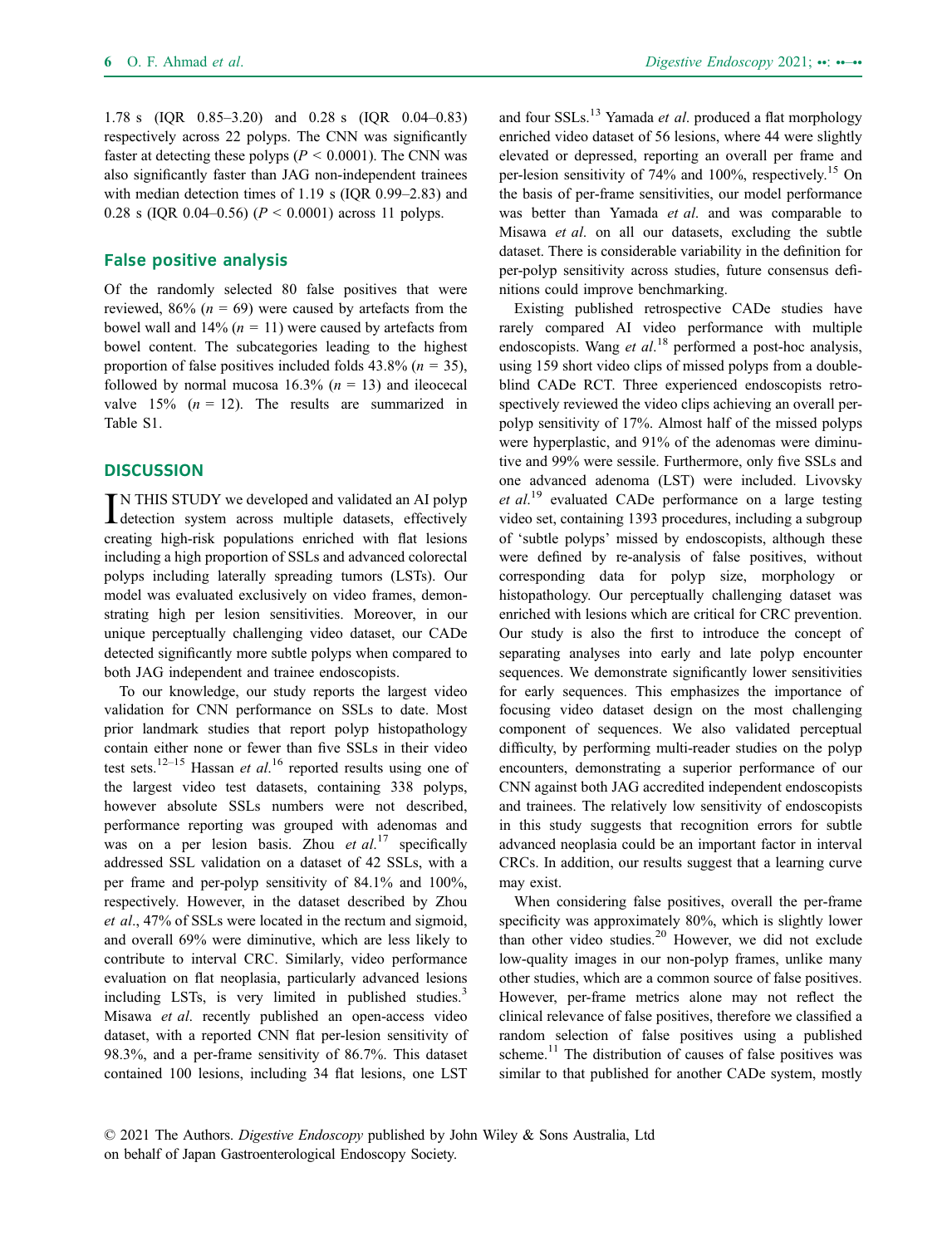represented by artefacts from the bowel wall, and a smaller proportion due to bowel content. Similarly, the main two subcategories were folds and normal mucosa. The previously published classification study suggested that most of these were readily discarded by endoscopists. False positives may, however, lead to poor adoption of CADe systems. Further research is warranted to identify methods to address this, such as the use of recurrent neural networks, whilst ensuring that sensitivity is maintained for the detection of subtle, advanced colorectal neoplasia.

Limitations of this study include its retrospective design, with results possibly being subject to selection bias, however this was minimized by using video data including low quality image frames from perceptually challenging lesions. Bowel preparation scores were not recorded for procedures, therefore its effect on CADe performance was not evaluated. Also, we did not evaluate AI-endoscopist interaction. The clinical impact of CADe systems will depend on the ability of operating endoscopists to recognize whether the AI output represents a true lesion, or it might be discarded incorrectly as a false positive. Furthermore, although we did perform an external validation using a still image dataset, it is very difficult to obtain video datasets enriched with subtle advanced lesions. Moreover, although we created a novel dataset, the absolute number of advanced subtle lesions was relatively small. Given the low prevalence of such lesions, large multi-center research collaborations will be required to overcome this limitation.

In conclusion, we evaluated the technical performance of a CADe algorithm to detect flat neoplasia, SSLs and advanced polyps demonstrating high sensitivity in a video dataset. Using a novel perceptually challenging dataset enriched with advanced lesions, the algorithm detected significantly more polyps than endoscopists. Prospective clinical trials should assess the ability of CADe systems to detect subtle advanced neoplasia in higher risk populations for CRC. However, ultimately population-based trials, targeting 'average-risk' individuals are required to establish the value of AI in CRC prevention. $21$ 

# CONFLICT OF INTEREST

L.B.L. IS A minor shareholder in Odin Vision. He has received research grants from Medtronic, Pentax Medical and DynamX, and is on the Scientific Advisory Board of Dynamx, Odin Vision and Ninepoint Medical. D.S. is a shareholder in Odin Vision and Digital Surgery Ltd. P.M., J.G.-B.P., P.B. and D.T. are employees of Odin Vision Ltd. R.J.H. has received educational grants to support research infrastructure from Medtronic, Cook Medical (fellowship support), Pentax Europe, C2 Therapeutics, Beamline

Diagnostics and Fractyl Ltd. The other authors declare no conflict of interest for this article.

## FUNDING INFORMATION

L.B.L. IS SUPPORTED by the National Institute for Health Research University College London Hospitals Biomedical Research Centre. This work was supported by the Wellcome/EPSRC Centre for Interventional and Surgical Sciences (WEISS) at UCL [203145Z/16/Z].

# **REFERENCES**

- 1 Barua I, Vinsard DG, Jodal HC et al. Artificial intelligence for polyp detection during colonoscopy: A systematic review and meta-analysis. Endoscopy 2021; 53: 277–84.
- 2 Mori Y, Neumann H, Misawa M, Kudo S, Bretthauer M. Artificial intelligence in colonoscopy - now on the market. What's next? *J Gastroenterol Hepatol* 2021; 36: 7-11.
- 3 Hassan C, Bhandari P, Antonelli G, Repici A. Artificial intelligence for non-polypoid colorectal neoplasms. Dig Endosc 2021; 33: 285–9.
- 4 Ahmad OF, Mori Y, Misawa M et al. Establishing key research questions for the implementation of artificial intelligence in colonoscopy: A modified Delphi method. Endoscopy 2021; 53: 893–901.
- 5 Vinsard DG, Mori Y, Misawa M et al. Quality assurance of computer-aided detection and diagnosis in colonoscopy. Gastrointest Endosc 2019; 90: 55–63.
- 6 Vazquez D, Bernal J, Sanchez FJ et al. A benchmark for endoluminal scene segmentation of colonoscopy images. J Healthc Eng 2017; 2017: 1–9.
- 7 Bernal J, Sánchez J, Vilariño F. Towards automatic polyp detection with a polyp appearance model. Pattern Recognit 2012; 45: 3166–82.
- 8 Bernal J, Sánchez FJ, Fernández-Esparrach G, Gil D, Rodríguez C, Vilariño F. WM-DOVA maps for accurate polyp highlighting in colonoscopy: Validation vs. saliency maps from physicians. Comput Med Imaging Graph 2015; 43: 99–111.
- 9 Bernal J, Tajkbaksh N, Sanchez FJ et al. Comparative validation of polyp detection methods in video colonoscopy: Results from the MICCAI 2015 endoscopic vision challenge. IEEE Trans Med Imaging 2017; 36: 1231–49.
- 10 Silva J, Histace A, Romain O, Dray X, Granado B. Toward embedded detection of polyps in WCE images for early diagnosis of colorectal cancer. Int J Comput Assist Radiol Surg 2014; 9: 283–93.
- 11 Hassan C, Badalamenti M, Maselli R et al. Computer-aided detection-assisted colonoscopy: Classification and relevance of false positives. Gastrointest Endosc 2020; 92: 900-4.e4.
- 12 Misawa M, Kudo S, Mori Y et al. Artificial intelligenceassisted polyp detection for colonoscopy: Initial experience. Gastroenterology 2018; 154: 2027–9.e3.
- 13 Misawa M, Kudo S, Mori Y et al. Development of a computeraided detection system for colonoscopy and a publicly